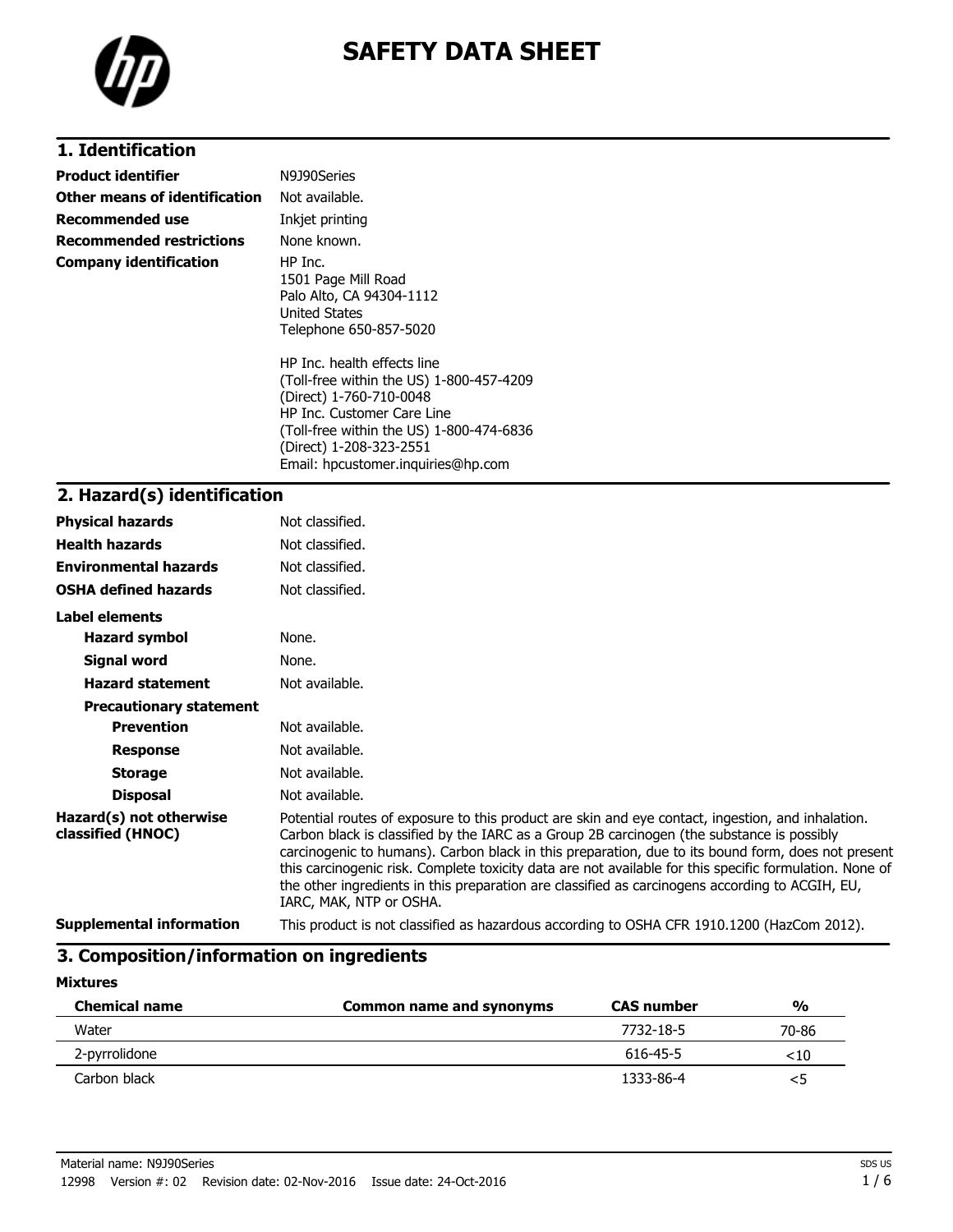**Composition comments** This ink supply contains an aqueous ink formulation. This product has been evaluated using criteria specified in 29 CFR 1910.1200 (Hazard Communication Standard).

Carbon black is present only in a bound form in this preparation.

| 4. First-aid measures                                           |                                                                                                                                                                                                    |
|-----------------------------------------------------------------|----------------------------------------------------------------------------------------------------------------------------------------------------------------------------------------------------|
| <b>Inhalation</b>                                               | Remove to fresh air. If symptoms persist, get medical attention.                                                                                                                                   |
| <b>Skin contact</b>                                             | Wash affected areas thoroughly with mild soap and water. Get medical attention if irritation<br>develops or persists.                                                                              |
| Eye contact                                                     | Do not rub eyes. Immediately flush with large amounts of clean, warm water (low pressure) for at<br>least 15 minutes or until particles are removed. If irritation persists get medical attention. |
| <b>Ingestion</b>                                                | If ingestion of a large amount does occur, seek medical attention.                                                                                                                                 |
| <b>Most important</b><br>symptoms/effects, acute and<br>delayed | Not available.                                                                                                                                                                                     |

#### **5. Fire-fighting measures**

| Suitable extinguishing media                                        | For small (incipient) fires, use media such as foam, sand, dry chemical, or carbon dioxide.<br>For large fires use very large (flooding) quantities of water and/or foam, applied as a mist or spray. |
|---------------------------------------------------------------------|-------------------------------------------------------------------------------------------------------------------------------------------------------------------------------------------------------|
| Unsuitable extinguishing<br>media                                   | None known.                                                                                                                                                                                           |
| <b>Specific hazards arising from</b><br>the chemical                | Not applicable.                                                                                                                                                                                       |
| Special protective equipment<br>and precautions for<br>firefighters | Not available.                                                                                                                                                                                        |
| <b>Specific methods</b>                                             | None established.                                                                                                                                                                                     |

#### **6. Accidental release measures**

| <b>Personal precautions,</b><br>protective equipment and<br>emergency procedures | Wear appropriate personal protective equipment.                                                                                                                              |
|----------------------------------------------------------------------------------|------------------------------------------------------------------------------------------------------------------------------------------------------------------------------|
| <b>Methods and materials for</b><br>containment and cleaning up                  | Dike the spilled material, where this is possible. Absorb with inert absorbent such as dry clay, sand<br>or diatomaceous earth, commercial sorbents, or recover using pumps. |
| <b>Environmental precautions</b>                                                 | Do not let product enter drains. Do not flush into surface water or sanitary sewer system.                                                                                   |
| 7. Handling and storage                                                          |                                                                                                                                                                              |

#### **7. Handling and storage**

| Precautions for safe handling                                             | Avoid contact with skin, eyes and clothing.                               |
|---------------------------------------------------------------------------|---------------------------------------------------------------------------|
| <b>Conditions for safe storage,</b><br>includina anv<br>incompatibilities | Keep out of the reach of children. Keep away from excessive heat or cold. |

#### **8. Exposure controls/personal protection**

#### **Occupational exposure limits**

| <b>Components</b>                                            | <b>Type</b>                                                | <b>Value</b>       |                     |
|--------------------------------------------------------------|------------------------------------------------------------|--------------------|---------------------|
| Carbon black (CAS<br>1333-86-4)                              | PEL                                                        | $3.5 \text{ mg/m}$ |                     |
| <b>US. ACGIH Threshold Limit Values</b><br><b>Components</b> | <b>Type</b>                                                | Value              | Form                |
| Carbon black (CAS<br>1333-86-4)                              | <b>TWA</b>                                                 | $3 \text{ mg/m}$   | Inhalable fraction. |
|                                                              | US. NIOSH: Pocket Guide to Chemical Hazards                |                    |                     |
| <b>Components</b>                                            | <b>Type</b>                                                | <b>Value</b>       |                     |
| Carbon black (CAS<br>1333-86-4)                              | <b>TWA</b>                                                 | $0.1$ mg/m3        |                     |
| <b>Biological limit values</b>                               | No biological exposure limits noted for the ingredient(s). |                    |                     |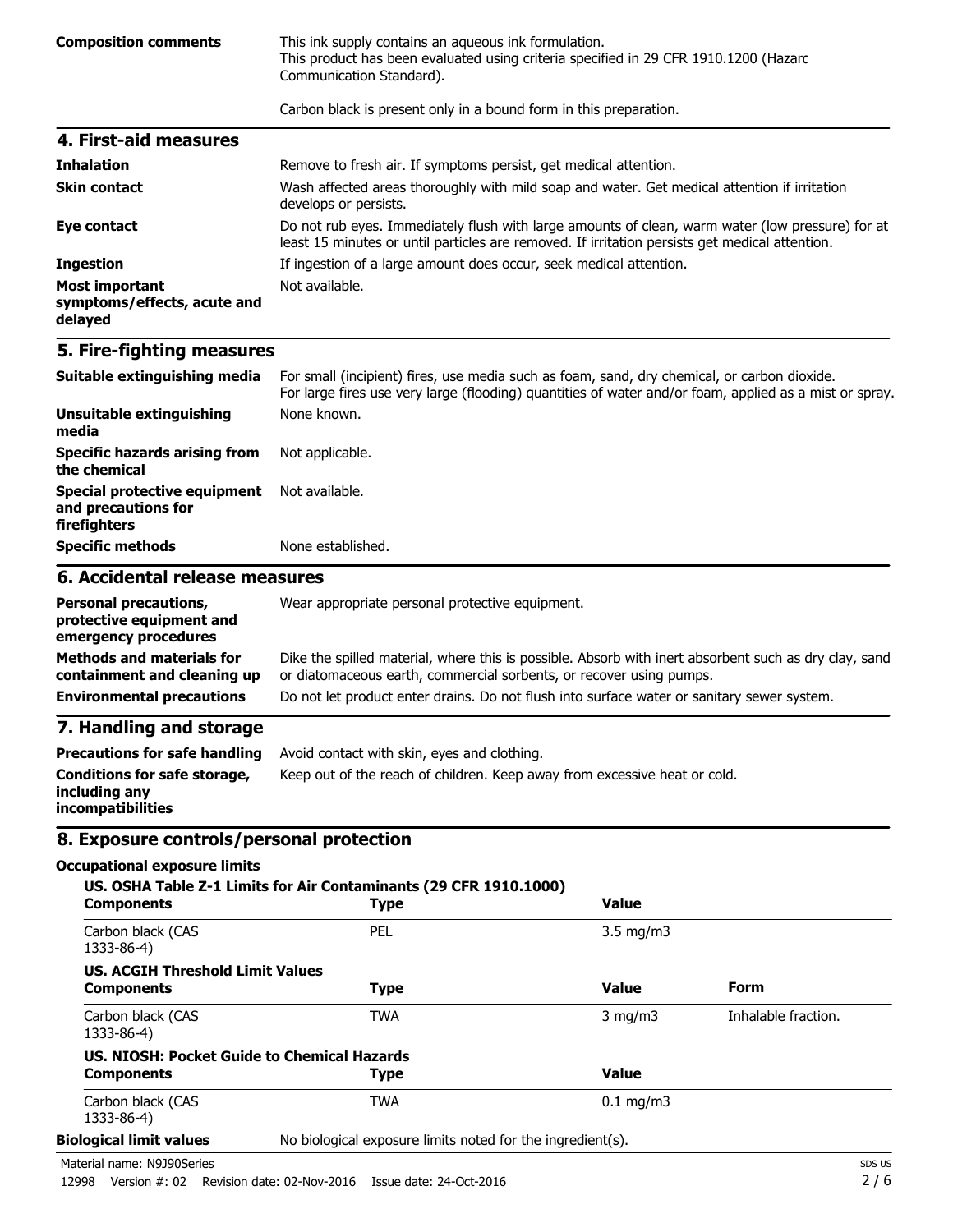| <b>Exposure guidelines</b>                 | Exposure limits have not been established for this product.            |
|--------------------------------------------|------------------------------------------------------------------------|
| <b>Appropriate engineering</b><br>controls | Use in a well ventilated area.                                         |
|                                            | Individual protection measures, such as personal protective equipment  |
| Eye/face protection                        | Not available.                                                         |
| <b>Skin protection</b>                     |                                                                        |
| <b>Hand protection</b>                     | Not available.                                                         |
| <b>Other</b>                               | Not available.                                                         |
| <b>Respiratory protection</b>              | Not available.                                                         |
| <b>Thermal hazards</b>                     | Not available.                                                         |
| <b>General hygiene</b><br>considerations   | Handle in accordance with good industrial hygiene and safety practice. |
|                                            |                                                                        |

## **9. Physical and chemical properties**

| <b>Appearance</b>                                 |                                                           |
|---------------------------------------------------|-----------------------------------------------------------|
| <b>Physical state</b>                             | Liquid.                                                   |
| <b>Color</b>                                      | Black.                                                    |
| Odor                                              | Not available.                                            |
| <b>Odor threshold</b>                             | Not available.                                            |
| рH                                                | $7.5 - 9$                                                 |
| <b>Melting point/freezing point</b>               | Not available.                                            |
| <b>Initial boiling point and</b><br>boiling range | Not available.                                            |
| <b>Flash point</b>                                | > 230.0 °F (> 110.0 °C) Pensky-Martens Closed Cup         |
| <b>Evaporation rate</b>                           | Not available.                                            |
| <b>Flammability (solid, gas)</b>                  | Not available.                                            |
| Upper/lower flammability or explosive limits      |                                                           |
| <b>Flammability limit - lower</b><br>(%)          | Not available.                                            |
| <b>Flammability limit -</b><br>upper $(% )$       | Not available.                                            |
| <b>Explosive limit - lower</b><br>(%)             | Not available.                                            |
| <b>Explosive limit - upper</b><br>(9/6)           | Not available.                                            |
| <b>Vapor pressure</b>                             | Not available.                                            |
| Solubility(ies)                                   |                                                           |
| <b>Solubility (water)</b>                         | Not available.                                            |
| <b>Partition coefficient</b><br>(n-octanol/water) | Not available.                                            |
| <b>Auto-ignition temperature</b>                  | Not available.                                            |
| <b>Decomposition temperature</b>                  | Not available.                                            |
| <b>Viscosity</b>                                  | Not available.                                            |
| <b>Other information</b>                          | For other VOC regulatory data/information see Section 15. |
| VOC (Weight %)                                    | 209 g/L                                                   |

## **10. Stability and reactivity**

| <b>Reactivity</b>                            | Not available.                                       |
|----------------------------------------------|------------------------------------------------------|
| <b>Chemical stability</b>                    | Stable under recommended storage conditions.         |
| <b>Possibility of hazardous</b><br>reactions | Will not occur.                                      |
| <b>Conditions to avoid</b>                   | Not available.                                       |
| Incompatible materials                       | Incompatible with strong bases and oxidizing agents. |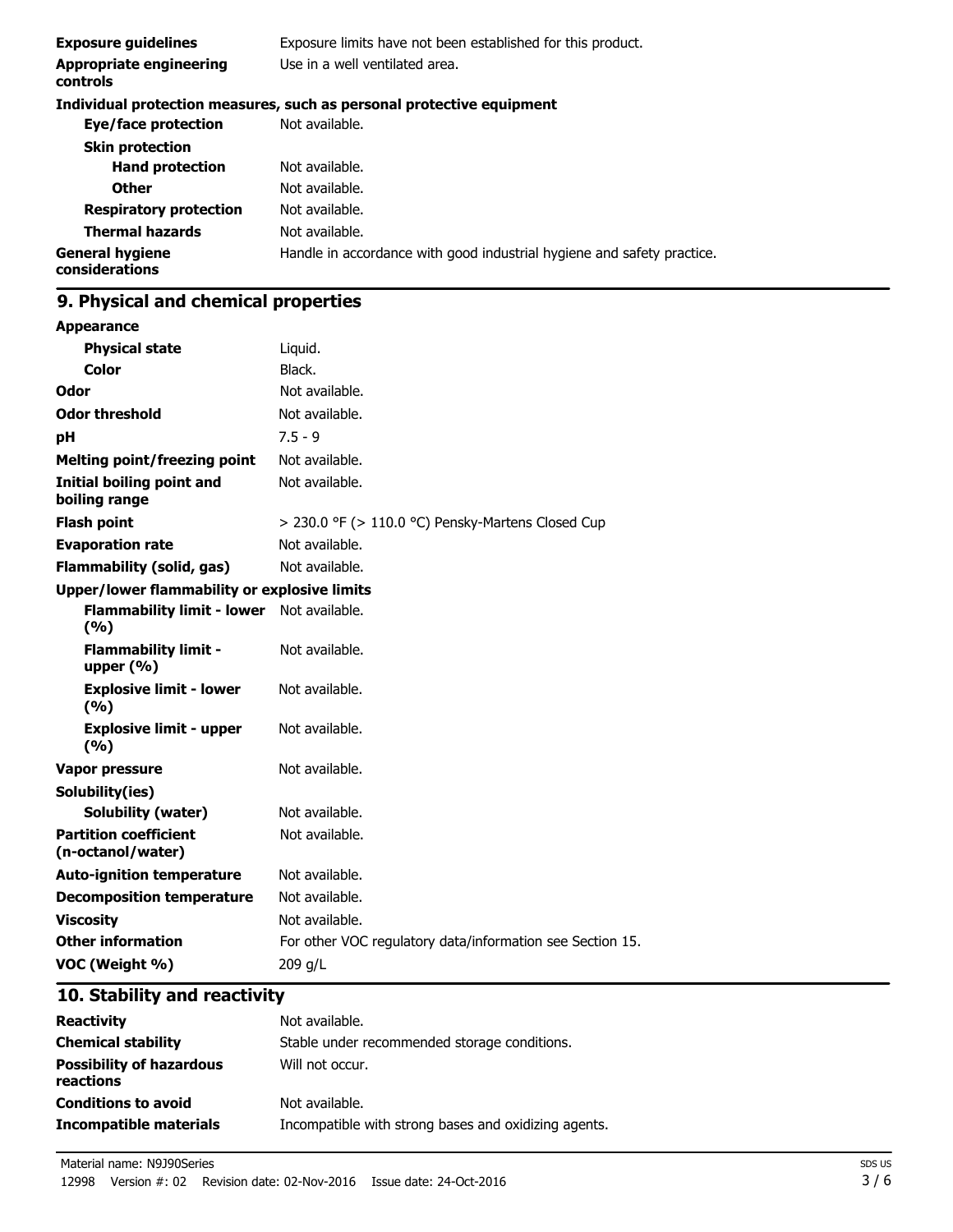### **11. Toxicological information**

| Symptoms related to the<br>physical, chemical and<br>toxicological characteristics | Not available.                                                    |                                                                                                                                                                                                                                                                                                                                                                                                                |
|------------------------------------------------------------------------------------|-------------------------------------------------------------------|----------------------------------------------------------------------------------------------------------------------------------------------------------------------------------------------------------------------------------------------------------------------------------------------------------------------------------------------------------------------------------------------------------------|
| <b>Information on toxicological effects</b>                                        |                                                                   |                                                                                                                                                                                                                                                                                                                                                                                                                |
| <b>Acute toxicity</b>                                                              | Based on available data, the classification criteria are not met. |                                                                                                                                                                                                                                                                                                                                                                                                                |
| <b>Skin corrosion/irritation</b>                                                   |                                                                   | Based on available data, the classification criteria are not met.                                                                                                                                                                                                                                                                                                                                              |
| Serious eye damage/eye<br>irritation                                               |                                                                   | Based on available data, the classification criteria are not met.                                                                                                                                                                                                                                                                                                                                              |
| Respiratory or skin sensitization                                                  |                                                                   |                                                                                                                                                                                                                                                                                                                                                                                                                |
| <b>Respiratory sensitization</b>                                                   |                                                                   | Based on available data, the classification criteria are not met.                                                                                                                                                                                                                                                                                                                                              |
| <b>Skin sensitization</b>                                                          |                                                                   | Based on available data, the classification criteria are not met.                                                                                                                                                                                                                                                                                                                                              |
| <b>Germ cell mutagenicity</b>                                                      |                                                                   | Based on available data, the classification criteria are not met.                                                                                                                                                                                                                                                                                                                                              |
| Carcinogenicity                                                                    |                                                                   | Based on available data, the classification criteria are not met.                                                                                                                                                                                                                                                                                                                                              |
|                                                                                    | bound form in this preparation.                                   | Carbon black is classified as a carcinogen by the IARC (possibly carcinogenic to humans, Group<br>2B) and by the State of California under Proposition 65. In their evaluations of carbon black, both<br>organizations indicate that exposure to carbon black, per se, does not occur when it remains<br>bound within a product matrix, specifically, rubber, ink, or paint. Carbon black is present only in a |
|                                                                                    | <b>IARC Monographs. Overall Evaluation of Carcinogenicity</b>     |                                                                                                                                                                                                                                                                                                                                                                                                                |
| Carbon black (CAS 1333-86-4)                                                       |                                                                   | 2B Possibly carcinogenic to humans.                                                                                                                                                                                                                                                                                                                                                                            |
| <b>Reproductive toxicity</b>                                                       |                                                                   | Based on available data, the classification criteria are not met.                                                                                                                                                                                                                                                                                                                                              |
| Specific target organ toxicity<br>- single exposure                                |                                                                   | Based on available data, the classification criteria are not met.                                                                                                                                                                                                                                                                                                                                              |
| <b>Specific target organ toxicity</b><br>- repeated exposure                       |                                                                   | Based on available data, the classification criteria are not met.                                                                                                                                                                                                                                                                                                                                              |
| <b>Aspiration hazard</b>                                                           |                                                                   | Based on available data, the classification criteria are not met.                                                                                                                                                                                                                                                                                                                                              |
| <b>Further information</b>                                                         |                                                                   | Complete toxicity data are not available for this specific formulation                                                                                                                                                                                                                                                                                                                                         |
| <b>Components</b>                                                                  | <b>Species</b>                                                    | <b>Test Results</b>                                                                                                                                                                                                                                                                                                                                                                                            |
| 2-pyrrolidone (CAS 616-45-5)<br><b>Acute</b><br><b>Oral</b>                        |                                                                   |                                                                                                                                                                                                                                                                                                                                                                                                                |
| LD50                                                                               | Guinea pig                                                        | 6500 mg/kg                                                                                                                                                                                                                                                                                                                                                                                                     |
|                                                                                    | Rat                                                               | 6500 mg/kg                                                                                                                                                                                                                                                                                                                                                                                                     |
| Carbon black (CAS 1333-86-4)                                                       |                                                                   |                                                                                                                                                                                                                                                                                                                                                                                                                |
| <b>Acute</b>                                                                       |                                                                   |                                                                                                                                                                                                                                                                                                                                                                                                                |
| Oral                                                                               |                                                                   |                                                                                                                                                                                                                                                                                                                                                                                                                |
| LD50                                                                               | Rat                                                               | > 8000 mg/kg                                                                                                                                                                                                                                                                                                                                                                                                   |
| 12. Ecological information                                                         |                                                                   |                                                                                                                                                                                                                                                                                                                                                                                                                |
| <b>Aquatic toxicity</b>                                                            | This product has not been tested for ecological effects.          |                                                                                                                                                                                                                                                                                                                                                                                                                |
| <b>Ecotoxicity</b>                                                                 |                                                                   |                                                                                                                                                                                                                                                                                                                                                                                                                |

| <b>Components</b>                                                        |                                  | <b>Species</b>             | <b>Test Results</b>  |
|--------------------------------------------------------------------------|----------------------------------|----------------------------|----------------------|
| 2-pyrrolidone (CAS 616-45-5)                                             |                                  |                            |                      |
| Aquatic                                                                  |                                  |                            |                      |
| Crustacea                                                                | EC50                             | Water flea (Daphnia pulex) | 13.21 mg/l, 48 hours |
| <b>Persistence and degradability</b><br><b>Bioaccumulative potential</b> | Not available.<br>Not available. |                            |                      |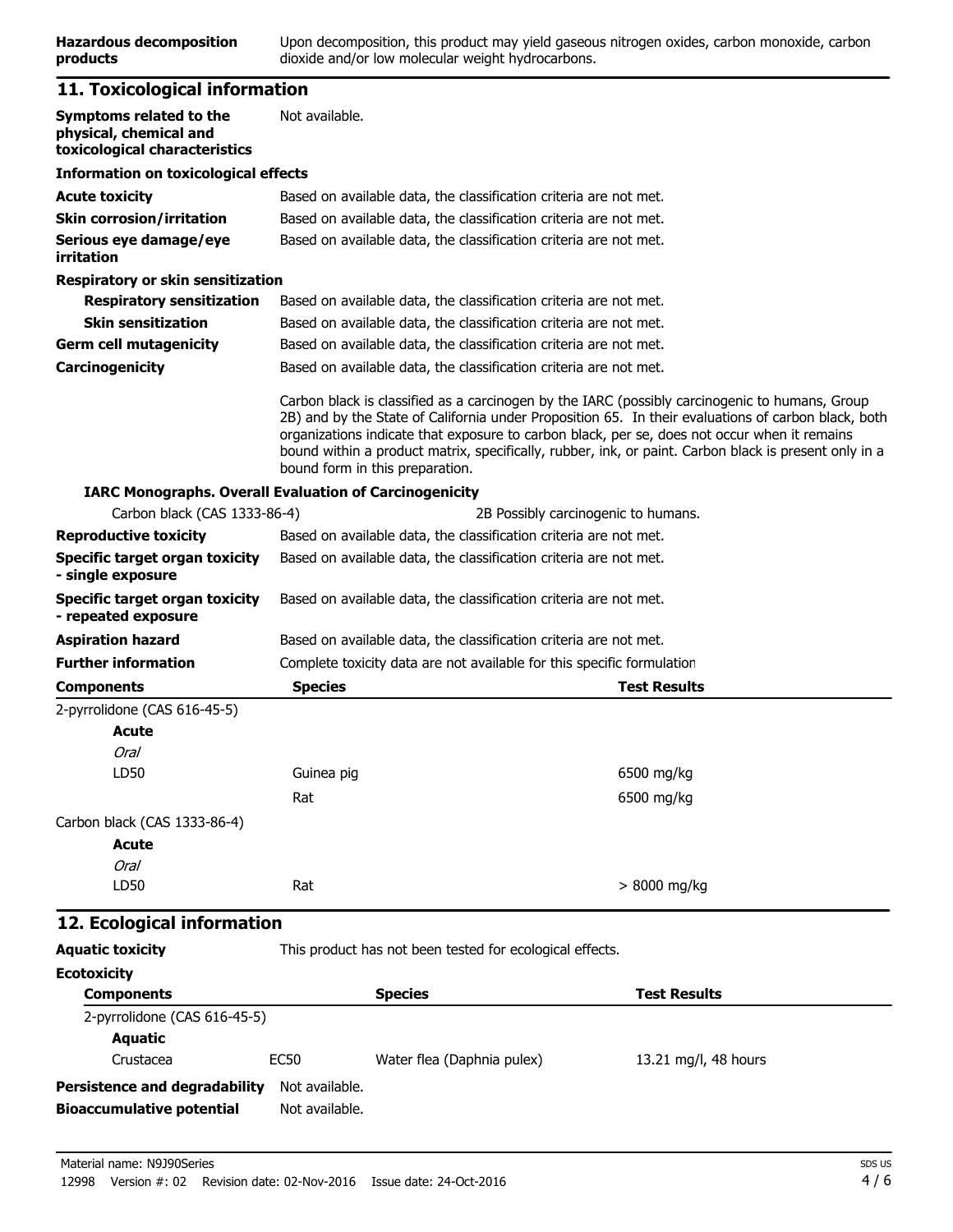| 2-pyrrolidone                                                                                                              | $-0.85$                                                                                                                                                                                                                                                                                                                                                                                                                                                           |
|----------------------------------------------------------------------------------------------------------------------------|-------------------------------------------------------------------------------------------------------------------------------------------------------------------------------------------------------------------------------------------------------------------------------------------------------------------------------------------------------------------------------------------------------------------------------------------------------------------|
| <b>Mobility in soil</b>                                                                                                    | Not available.                                                                                                                                                                                                                                                                                                                                                                                                                                                    |
| <b>Other adverse effects</b>                                                                                               | Not available.                                                                                                                                                                                                                                                                                                                                                                                                                                                    |
| 13. Disposal considerations                                                                                                |                                                                                                                                                                                                                                                                                                                                                                                                                                                                   |
| <b>Disposal instructions</b>                                                                                               | Do not allow this material to drain into sewers/water supplies.<br>Dispose of waste material according to Local, State, Federal, and Provincial Environmental<br>Regulations.<br>HP's Planet Partners (trademark) supplies recycling program enables simple, convenient recycling of<br>HP original inkjet and LaserJet supplies. For more information and to determine if this service is<br>available in your location, please visit http://www.hp.com/recycle. |
| 14. Transport information                                                                                                  |                                                                                                                                                                                                                                                                                                                                                                                                                                                                   |
| <b>DOT</b><br>Not regulated as dangerous goods.<br><b>IATA</b>                                                             |                                                                                                                                                                                                                                                                                                                                                                                                                                                                   |
| Not regulated as dangerous goods.<br><b>IMDG</b>                                                                           |                                                                                                                                                                                                                                                                                                                                                                                                                                                                   |
| Not regulated as dangerous goods.<br><b>ADR</b>                                                                            |                                                                                                                                                                                                                                                                                                                                                                                                                                                                   |
| Not regulated as dangerous goods.                                                                                          |                                                                                                                                                                                                                                                                                                                                                                                                                                                                   |
| <b>Further information</b>                                                                                                 | Not a dangerous good under DOT, IATA, ADR, IMDG, or RID.                                                                                                                                                                                                                                                                                                                                                                                                          |
| Not listed.<br><b>SARA 304 Emergency release notification</b><br>Not regulated.<br>Not listed.<br><b>Hazard categories</b> | OSHA Specifically Regulated Substances (29 CFR 1910.1001-1050)<br><b>Superfund Amendments and Reauthorization Act of 1986 (SARA)</b><br>Immediate Hazard - No<br>Delayed Hazard - No<br>Fire Hazard - No                                                                                                                                                                                                                                                          |
|                                                                                                                            | Pressure Hazard - No<br>Reactivity Hazard - No                                                                                                                                                                                                                                                                                                                                                                                                                    |
| <b>SARA 302 Extremely hazardous substance</b><br>Not listed.                                                               |                                                                                                                                                                                                                                                                                                                                                                                                                                                                   |
| <b>SARA 311/312</b><br><b>Hazardous chemical</b>                                                                           | No                                                                                                                                                                                                                                                                                                                                                                                                                                                                |
| <b>Other federal regulations</b><br><b>Safe Drinking Water Act</b><br>(SDWA)                                               | Not regulated.                                                                                                                                                                                                                                                                                                                                                                                                                                                    |
| <b>US state regulations</b>                                                                                                |                                                                                                                                                                                                                                                                                                                                                                                                                                                                   |
| <b>US. Massachusetts RTK - Substance List</b>                                                                              |                                                                                                                                                                                                                                                                                                                                                                                                                                                                   |
| 2-pyrrolidone (CAS 616-45-5)<br>Carbon black (CAS 1333-86-4)                                                               | US. New Jersey Worker and Community Right-to-Know Act                                                                                                                                                                                                                                                                                                                                                                                                             |
| Carbon black (CAS 1333-86-4)                                                                                               | US. Pennsylvania Worker and Community Right-to-Know Law                                                                                                                                                                                                                                                                                                                                                                                                           |
| 2-pyrrolidone (CAS 616-45-5)<br>Carbon black (CAS 1333-86-4)                                                               |                                                                                                                                                                                                                                                                                                                                                                                                                                                                   |